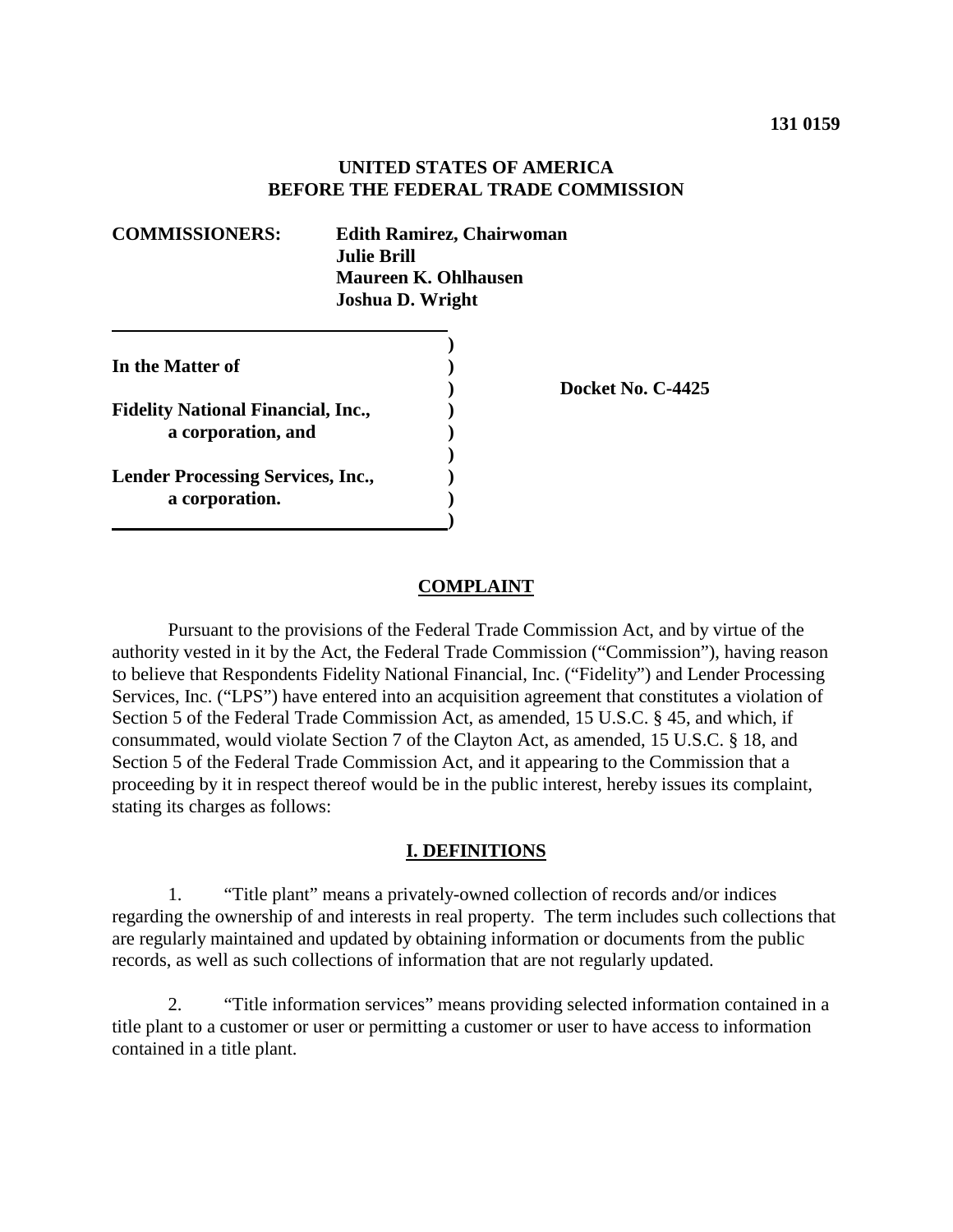3. "Respondent Fidelity" or "Fidelity" means Fidelity National Financial, Inc., its directors, officers, employees, agents, representatives, successors, and assigns; and its subsidiaries, divisions, joint ventures, groups, and affiliates in each case controlled by Fidelity; and the respective directors, officers, employees, agents, representatives, successors, and assigns of each.

4. "Respondent LPS" or "LPS" means Lender Processing Services, Inc., its directors, officers, employees, agents, representatives, successors, and assigns; and its subsidiaries, divisions, joint ventures, groups, and affiliates in each case controlled by LPS; and the respective directors, officers, employees, agents, representatives, successors, and assigns of each.

#### **II. RESPONDENTS**

5. Respondent Fidelity is a corporation organized, existing and doing business under and by virtue of the laws of the State of Delaware, with its executive offices located at 601 Riverside Avenue, Jacksonville, FL 32204. Fidelity, among other things, is engaged in the sale of title insurance and the provision of title information services.

6. Respondent LPS is a corporation organized, existing and doing business under and by virtue of the laws of the State of Delaware, with its executive offices located at 601 Riverside Avenue, Jacksonville, FL 32204. LPS, among other things, is engaged in the sale of title insurance and the provision of title information services.

7. Respondents and each of their relevant operating subsidiaries are, and at all relevant times have been, engaged in activities in or affecting "commerce" as defined in Section 1 of the Clayton Act, 15 U.S.C. § 12, and Section 4 of the Federal Trade Commission Act, 15 U.S.C. § 44.

## **III. THE PROPOSED ACQUISITION**

8. Pursuant to an Agreement and Plan of Merger dated May 28, 2013, Fidelity proposes to acquire all of the outstanding common stock of LPS for a total equity value of approximately \$2.9 billion.

## **IV. RELEVANT MARKETS**

9. For the purposes of this Complaint, the relevant line of commerce in which to analyze the effects of the proposed acquisition is the provision of title information services.

10. For the purposes of this Complaint, the relevant geographic areas in which to analyze the effects of the proposed acquisition in the relevant line of commerce are the following jurisdictions in the state of Oregon: Clatsop, Columbia, Coos, Josephine, Polk, and Tillamook counties; and the tri-county Portland metropolitan area consisting of Clackamas, Multnomah, and Washington counties. Title information is generated and collected on a county level and because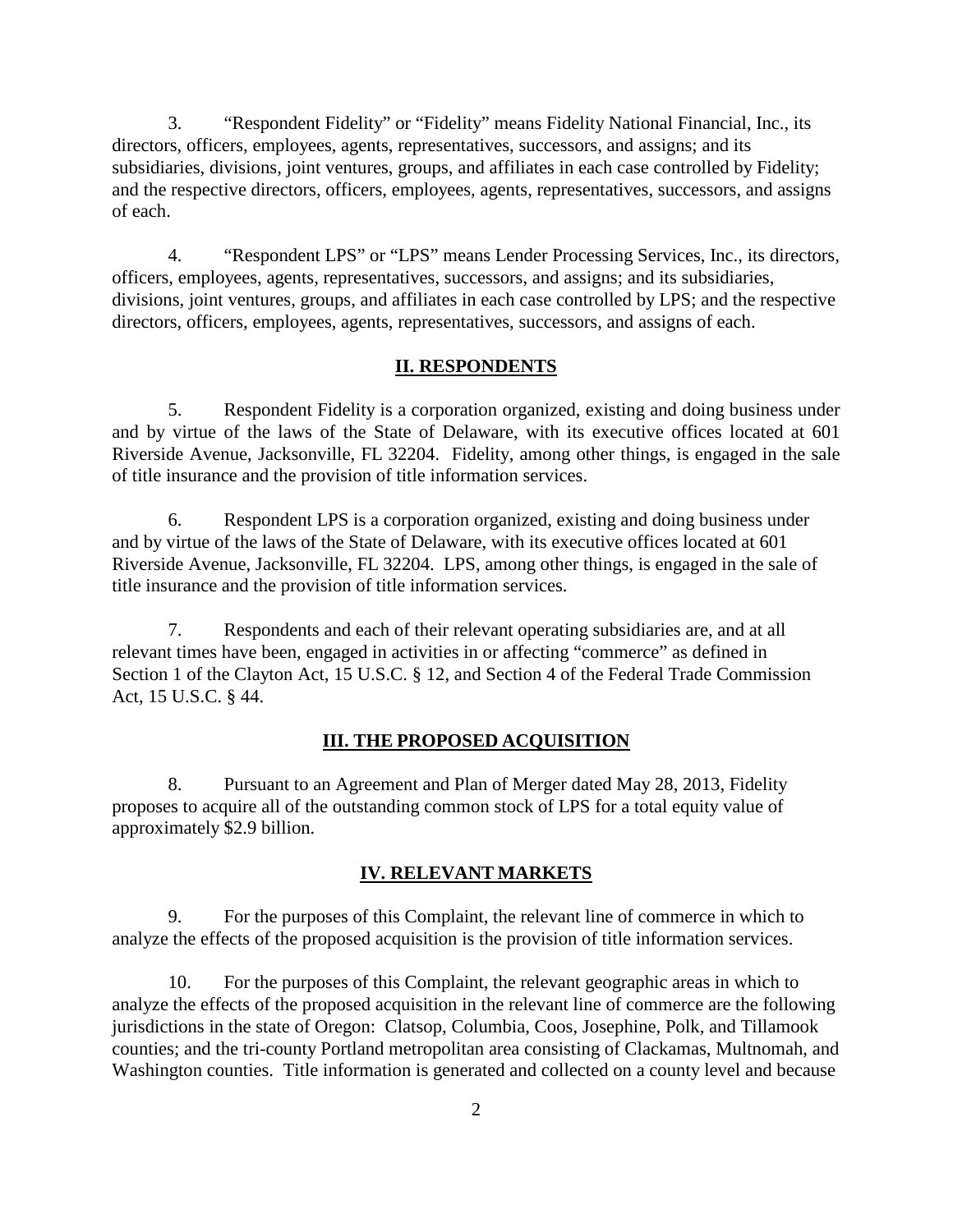of the local character of the real estate markets in which the title information services are used, geographic markets for title information services are highly localized.

## **V. STRUCTURE OF THE MARKETS**

11. Oregon law requires title insurers and title insurance producers, who are the only users of title information services, to own an interest in a title plant in each county in which they issue policies. Oregon's regulatory requirement prevents third-party information providers from offering title information services in the relevant geographic areas listed under Paragraph 10.

12. Four independent title plants provide title information services in Josephine and Polk counties, Oregon. Three independent title plants provide title information services in Clatsop, Columbia, Coos, and Tillamook counties, Oregon. Each independent title plant in these counties has a single owner, a title insurer or title insurance producer, who is the plant's sole user. Both Respondents own title plants in each of these counties.

13. A single jointly-owned title plant provides title information services in the tricounty Portland metropolitan area consisting of Clackamas, Multnomah, and Washington counties. The jointly-owned title plant is governed by an agreement permitting each owner to use the title plant. The agreement sets forth the terms under which the owners can vote to expel other owners from the joint title plant. Both Respondents own interests in the joint title plant.

14. The markets for title information services in the geographic areas listed under Paragraph 10 are highly concentrated. The proposed acquisition significantly increases concentration in the relevant markets.

# **VI. BARRIERS TO ENTRY**

15. Entry into the market for providing title information services is unlikely and would not occur in a timely manner to deter or counteract the adverse anticompetitive effects described in Paragraph 16, because of, among other things, the time and expense necessary to collect, compile, and index historical real property records.

## **VII. EFFECTS OF THE ACQUISITION**

16. The effects of the proposed acquisition, if consummated, may be substantially to lessen competition in the relevant markets in the following ways, among others:

> a. by eliminating actual, direct, and substantial competition between Respondents Fidelity and LPS in the relevant markets;

b. by increasing the likelihood of collusion or coordinated interaction in Clatsop, Columbia, Coos, and Tillamook counties, Oregon, where the proposed acquisition reduces the number of independent title plants from three to two;